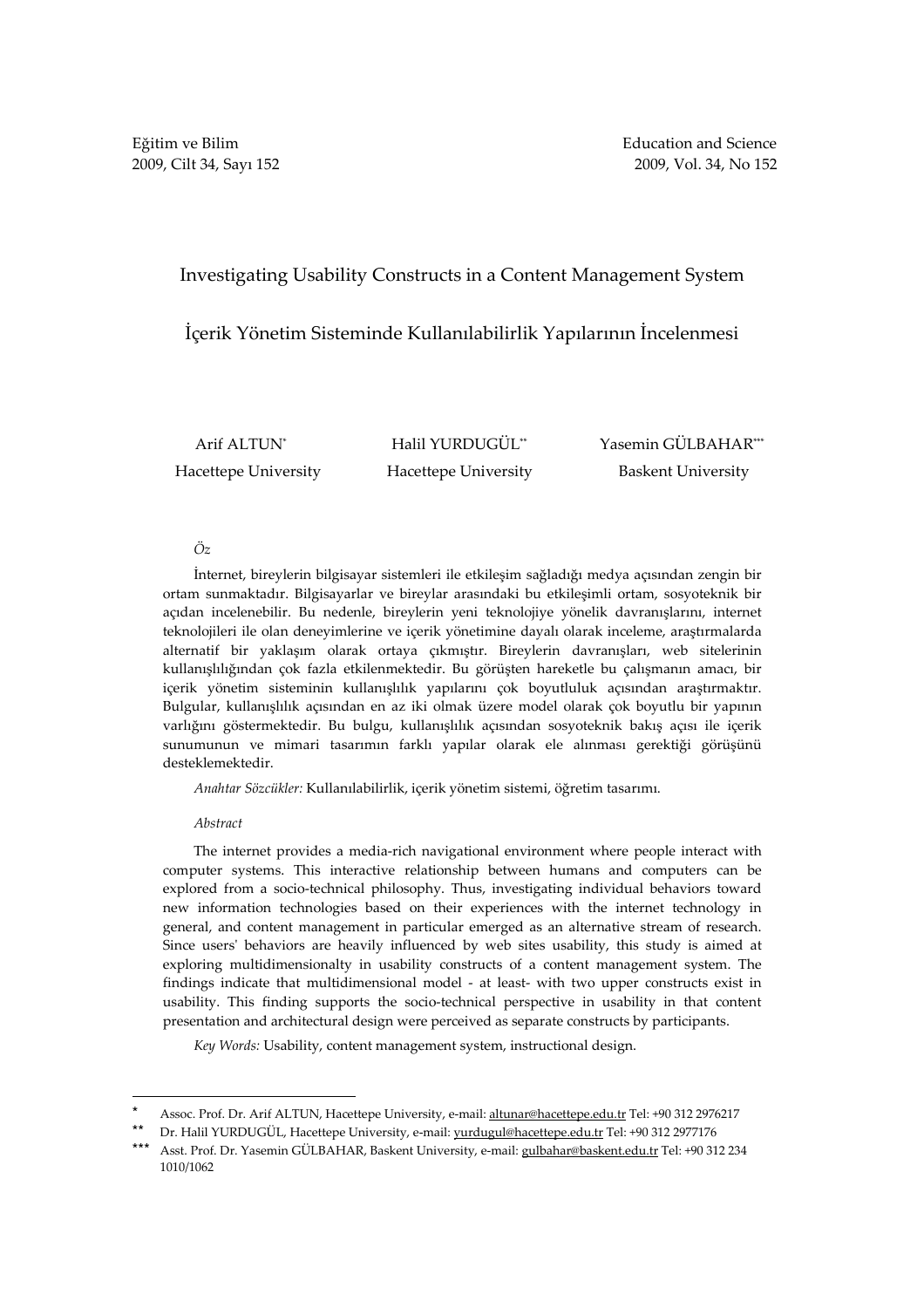#### Introduction

The internet provides a media-rich navigational environment where people interact with computer systems and with each other in a networked environment. This interaction eventually leads to the production of vast amount of data to be transmitted and sharing them in a global community of users. As Preece (1994) puts it, this interactive relationship between humans and computers can be explored from a socio-technical philosophy. One application of such interactivity exists in educational contexts.

In educational settings, more data is being digitized as contemporary information technologies which tend to utilize multiple media and richer graphical interfaces into their curricula. This has resulted in an alternative stream of research with the purpose of investigating individual behaviors toward new information technologies based on their experiences with the internet technology in general, and content management in particular. In this tradition, constructs such as usability, which corresponds to the degree to which people (users) can perform a set of required tasks (Brinck et al., 2002), have been empirically explored to design usable systems which are "easy and efficient for people to achieve their goals without having to deal with an excessively complicated site" (Brinck et al., 2002, p. 2) as well as to facilitate knowledge acquisition (Fang and Holsapple, 2007) and dissemination through content management systems.

A content management system (CMS) can broadly be defined as a function or tool supporting the optimization of information assets. It encompasses people, processes, technology and content. One definition of a CMS is "… a software application that adds crossplatform utility to databases" (Valentine, 2003). Another definition proposed by Robertson (2003) is that a CMS "…supports the creation, management, distribution, publishing and discovery of corporate information" (p. 1). Thus, a content management system is a class of software application that enables instructors and students to deliver content information, including course materials, engage discussions and manage distance classes using the internet technologies from a web-based interface.

The terms knowledge management system and content management system are used interchangeably in the literature. However, the key point is to understand what makes those applications usable and how to measure usability. In exploring usability constructs, Fang and Holsapple (2007) identify five classes of features as joint contributors to Web site usability in knowledge management systems: task features, user features, provider features, system features, and environment features. Cho and Park (2005) add content layout and classification to these features. Among other constructs related to knowledge and/or content management systems include web site structure, user interface, web site appearance and visual design, intuitiveness, readability/comprehension/clarity, search facilities, and ease of navigation (See, Yang, Cai, Zhou, and Zhou, 2005).

These classifications referring to the concept of usability in content and/or knowledge management systems reveal that the construct is often treated as an essentially unidimensional construct. Yet, it is believed by some that most tests are multidimensional, meaning that they measure more than one underlying trait, concept, attribute, process and/or structure (Ackerman, Gierl, & Walker, 2003). This statement concurs with Law and Wong (1999) in that the nature of a multidimensional construct differs when different interpretations are attributed to the relations between the overall construct and its dimensions and among the dimensions as well. Law and Wong (1999) define a multidimensional construct as a construct involving more than one dimension or factors, which are usually moderately correlated and are imperfect representations of a high order (HO) latent construct. The factors are grouped under the same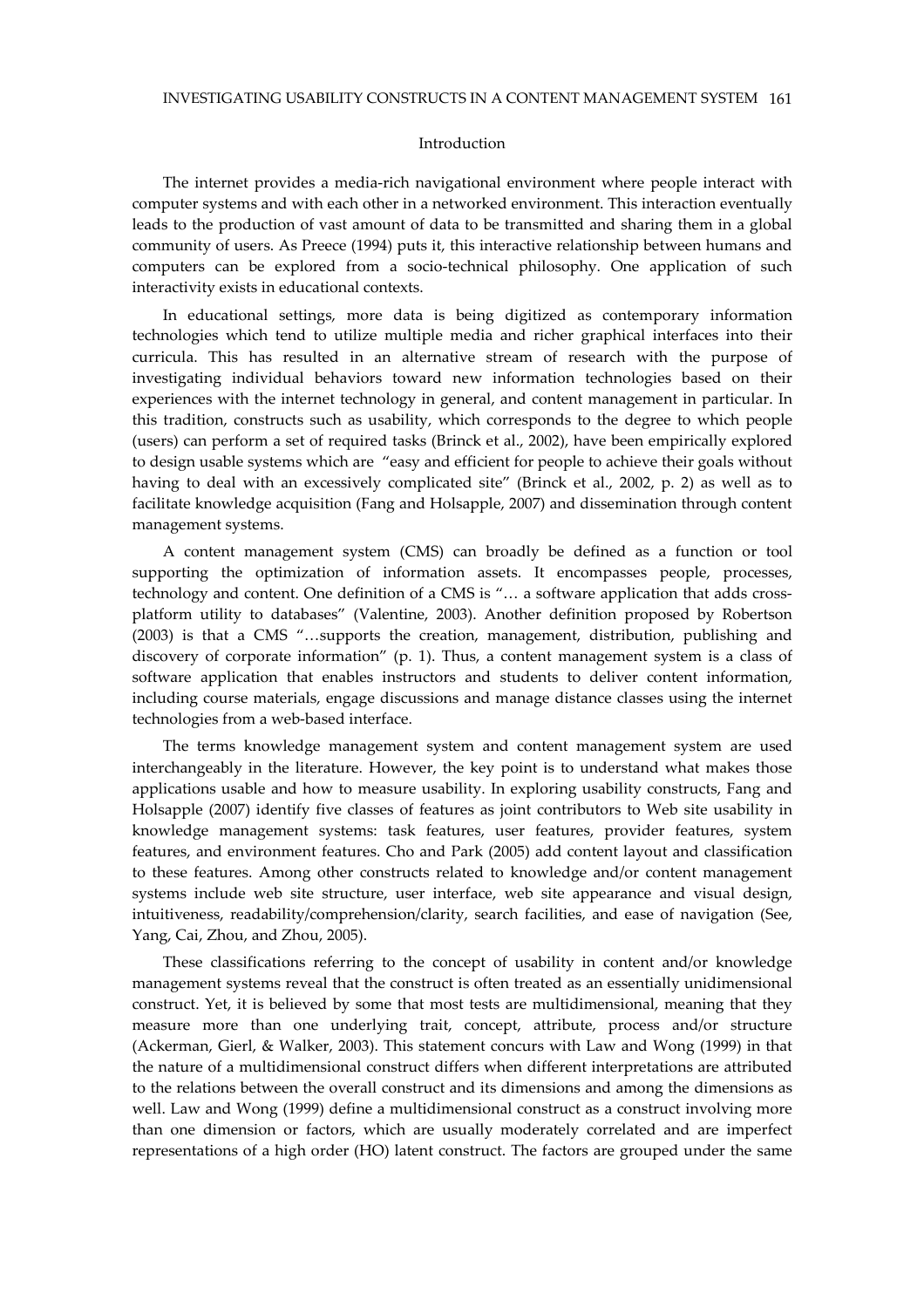HO because each dimension represents some portion of the overall multidimensional latent construct substantively. Yet, Walker, Azeni and Schmitt (2006) caution researchers to evaluate the test for its dimensional structure, even though the instrument is substantively multidimensional. They urge researchers to statistically test the assumptions of essential unidimensionality.

The multidimensionality can be described by an operating system metaphor from a sociotechnical perspective. An operating system consists of a kernel and a shell component. Shell takes the user requests or input and passes it to the kernel. Kernel computes the input and returns the output to the user via shell. This process models the multidimensional nature of a content management system, where technical aspects and human aspects co-exist. Based on this model, a content management system can be defined as a networked infrastructure that supports the distribution of content. Content, here, refers to all kinds of digitized artifacts (such as, visual, audio-visual, textual information), which were shared by participating members by means of metadata. Metadata allows labeling, positioning, finding and managing this data.

Although the use of CMSs for educational purposes is a less explored area of research, this study holds couple of assumptions. First, most usability research has been conducted to explore the use of CMSs in business environments. Second, less research has addressed the cultural variables in exploring usability constructs. Third, the personal characteristics, such as age, occupation, gender, and educational status, might have an effect on usability findings. Thus, whether the setting, cultural variables and participants would interfere the dimensionality is under question. Having these assumptions taken into account and to explore the constructs for usability, the researchers developed a CMS to implement and test the dimensionality in an educational setting in Turkish context. In the next section, a brief description of the CMS will be provided.

#### Eniyisi: A Content Management System For Educational Use

In their review of usability professionals' current practices and future development, Gulliksen, Boivie, and Goransson (2006) argue that the usability professional must design and be actively and directly involved in the systems development projects, on a continuous basis, throughout the entire system lifecycle. Thinking in the same line with this motto, our team has built a content management system (CMS) called ENIYISI designed to help learners and instructors develop and modify a Web-based immersive environment for use in a classroom setting.

Knowledge makers, in ENIYISI context, refer to the academic users, who are responsible for developing and presenting the instructional materials for their students and peers in an academic setting. These students and peer colleagues come together to share a common understanding reaching at their own specific goals within their own community. In this context, university instructors and students form the community for ENIYISI. There exist three types of users defined in ENIYISI: Administrator, Instructor, and Learner. Each user has different functions to perform within the CMS. The users and their main tasks are illustrated in Table-1.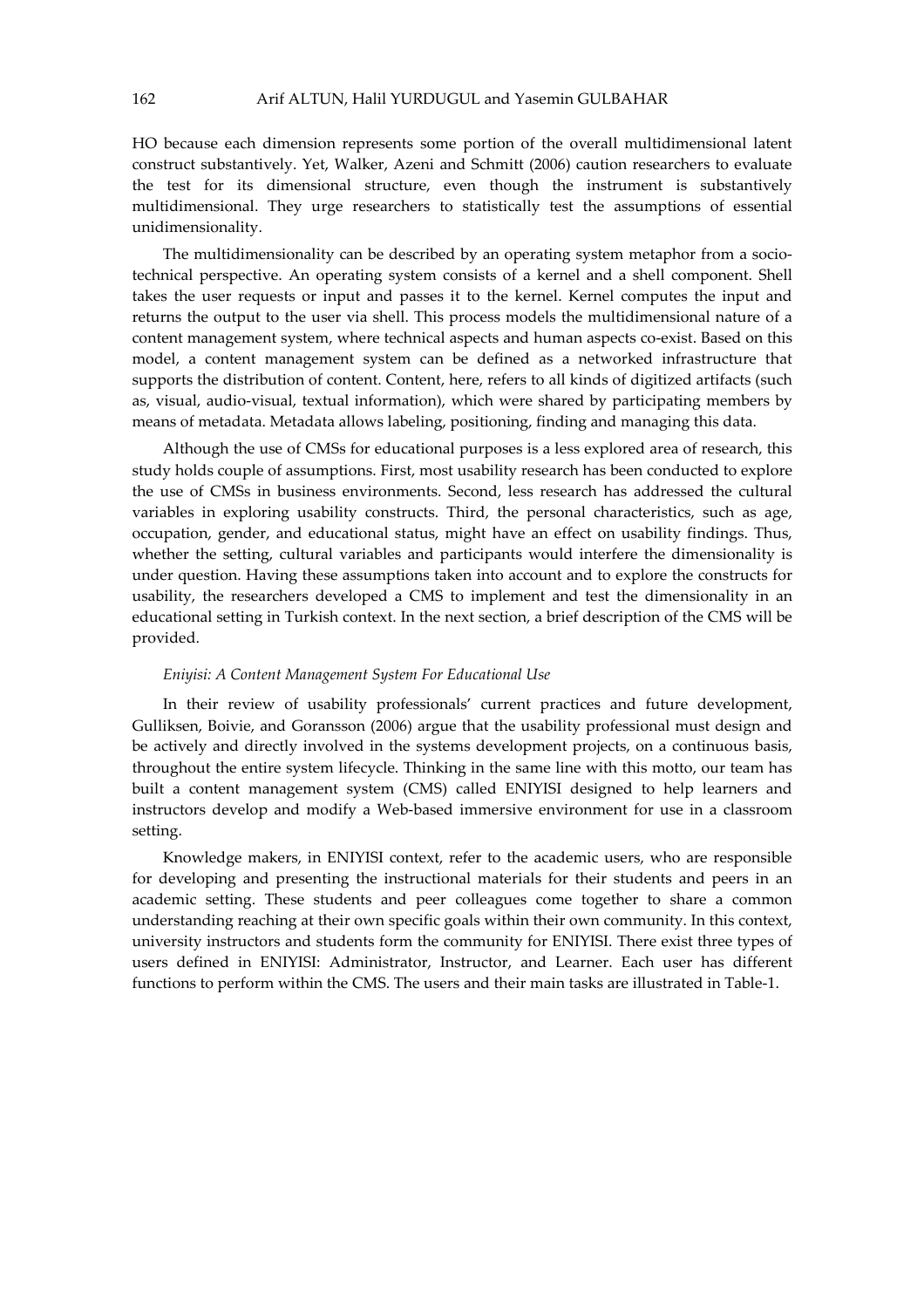| Administrator                             | Learner                     | Instructor                  |
|-------------------------------------------|-----------------------------|-----------------------------|
| <b>User Status</b>                        | Login to the System         | Login to the System         |
| (create, approve, deny, wait,<br>private) |                             |                             |
| Login to the System                       | News/Announcements          | News/Announcements          |
| News Status                               | Community                   | Community (create,          |
| (create, approve, deny, wait,             |                             | approve, deny, wait,        |
| private)                                  |                             | private, edit metadata)     |
| Search                                    | Search                      | Search                      |
| Favorites                                 | Content (add, display,      | Content (add, display,      |
|                                           | arrange, properties, share, | arrange, properties, share, |
|                                           | status)                     | status)                     |
| My Space                                  | Favorites                   | Favorites                   |
| Get Report                                | My Space                    | My Space                    |
| Logout                                    | Get Report                  | Get Report                  |
|                                           | Calendar                    | Calendar                    |
|                                           | Logout                      | Create Group                |
|                                           |                             | Logout                      |

Table 1. User Tasks in ENIYISI

Content is developed by using a three-step Content Development Object design process; inclusion, defining, and reporting. These three steps in ENIYISI context are presented in Table 2. In inclusion stage, through the pre-determined rules, file is imported to the system. The limitations at this stage are grouped in two main categories; file extension and the size of the file. In registration stage, the pre-stored file in the system is defined with the Dublin Core metadata elements; yet, the flexibility of the Dublin Core metadata standards enable users both to define custom-made stages and to re-organize them in consideration of the system needs. At the last stage, reporting stage, reports about the processes and consequences of processes are created by the system automatically. The authenticated users can get real-time reports whenever they want.

Inclusion Defining Reporting **File Extension File Size Title Creator Subject** Comment **Publisher**  Sharing Type ■ Format **Language Rights** • Date **Inclusion of the file system**  File type Sharing System file name File size Original file name

Content Development Object Process in ENIYISI

Table 2.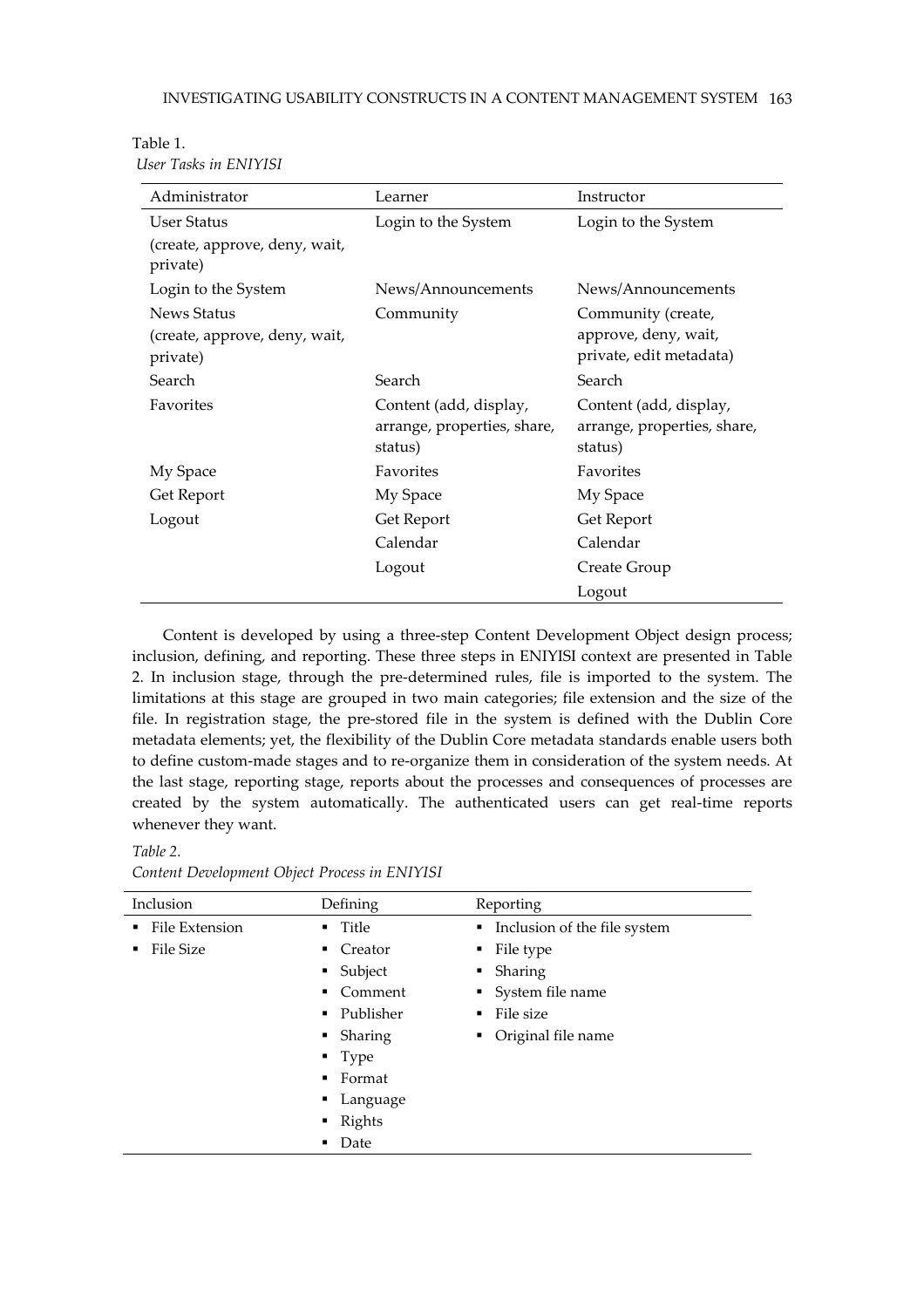#### Methodology

#### Data Collection Instrument

Several steps were followed to refine the scale to observe the usability of ENIYISI. Initially, a collection of constructs was gathered through a review of literature in evaluating the usability of web sites. Second, an item pool was organized according to these constructs. In the finalized form, there were 44 items intended to measure seven sub-dimensions (See Table 3).

### Table 3.

| <b>Sub-dimensions of Measured Constructs</b> |  |  |
|----------------------------------------------|--|--|
|                                              |  |  |

| Dimension       | Related Literature                                                          |
|-----------------|-----------------------------------------------------------------------------|
| Simplicity      | Kowalski (2002); Bevan (2001); Shneiderman & Plaisant (2004)                |
| Familiarity     | Kowalski (2002); Nielsen (1994); IST (2006); Weiss (1994)                   |
| Consistency     | Kowalski (2002); Shneiderman & Plaisant (2004); IST (2006); Pierotti (2004) |
| Visual feedback | Kowalski (2002); Shneiderman & Plaisant (2004)                              |
| Responsiveness  | Kowalski (2002), Weiss (1994); Pierotti (2004)                              |
| Fault tolerance | Kowalski (2002); Bevan (2001); Shneiderman & Plaisant (2004)                |
| Scalability     | Kowalski (2002); Bevan (2001); IST (2006); Pierotti (2004)                  |

This questionnaire was administered via the web site to the participants upon a semesterlong (14 weeks) practice. Since each user had their own username and password, each participant could have accessed to the questionnaire once and filled the questionnaire during the class hour by themselves. Approximate time for each student was between 20-30 minutes.

#### Participants

The data were collected from the participation of 151 undergraduate students. At the time of data collection, students were taking computer education and instructional technology related courses at the department of computer education and instructional technologies in two different universities. The majority of the participants (73.2 %) were seniors, whereas the least number was juniors (9.4%). The gender distribution of the participants was 61.1% females and 38.3% males.

The department of computer education and instructional technology aims to train prospective teachers who would teach computer courses in K-12 institutions. It also provides individuals with professional skills in development, organization and application of resources for the solution of computer and instructional technology related problems within schools.

#### Data Analysis Procedures

In order to explore factorial structures of CMS usability constructs, a 7-sub-dimensional scale with 44 items was designed based on existing literature. These dimensions were labeled as (a) visual efficiency and consistency, (b) error handling and functional efficiency, (c) interfacetask performance, (d) familiarity of interface, (e) interface-operation performance, (f) efficient and flexible access to content, and  $(g)$  efficiency of navigation. In order to measure and validate whether the scale is unidimensional or multidimensional in nature, four measurement models were tested (See Figure 1).

Model I- Strictly Unidimensional Model: Hattie (1985) defines unidimensionality as a set of items forming an instrument, all measures just one thing in common is a most critical and basic assumption of measurement models. Unidimensionality can be strictly or essentially defined.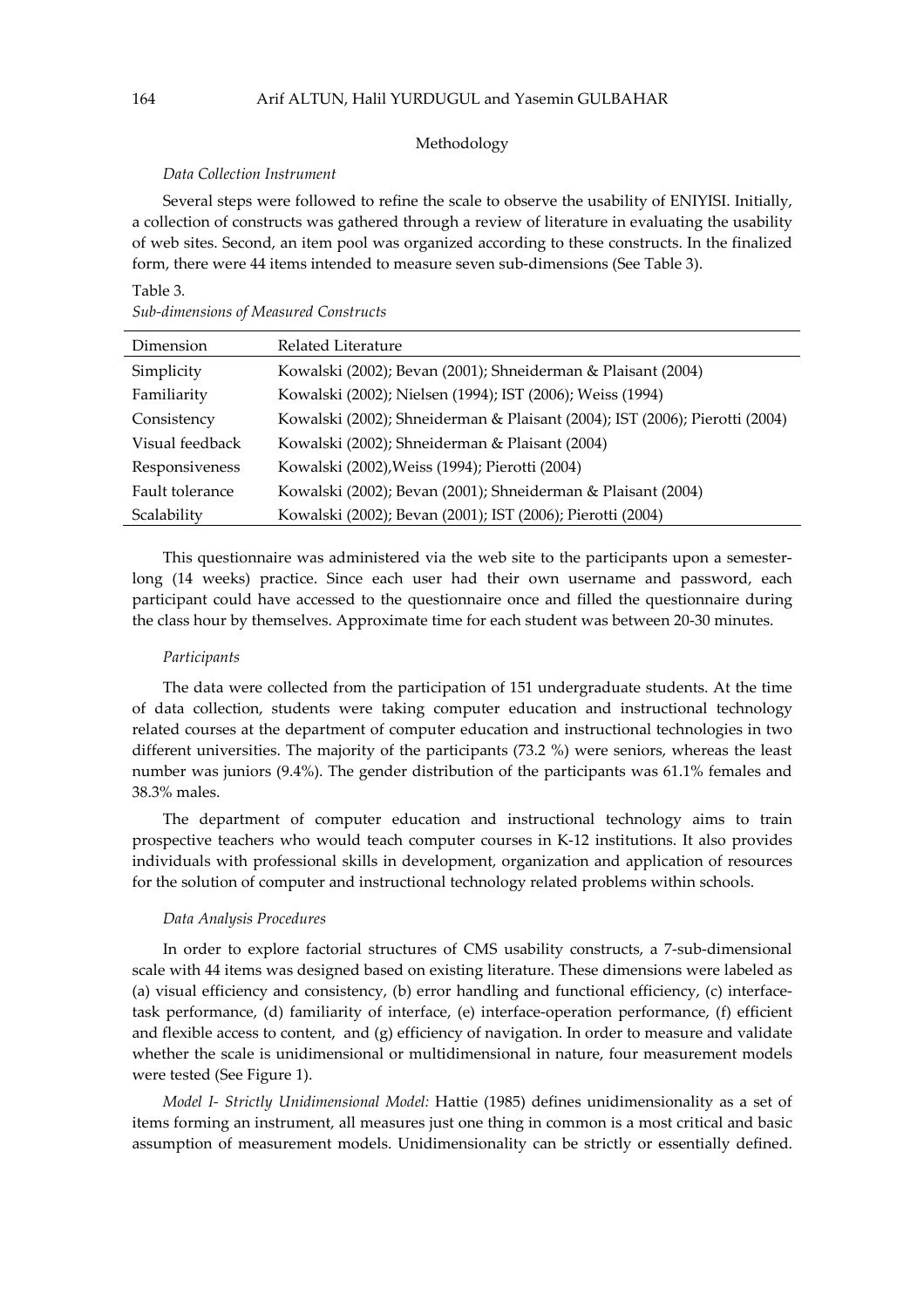This model is strictly unidimensional and assumes that 44 items measure a single factor (See Figure 1a). Model I has been tested by using first order confirmatory factor analysis.

Model II- Group Factor Model: This model was designed as a group factor model (Rindskopf & Rose, 1988) (See Figure 1b). In this study, this model has been tested based on 7 sub dimensional CMS scale. Model II has also been used during reliability of CMS usability scale. Since the measures in scale are congeneric and include measurements errors (Jöreskog, 1971), McDonald's omega (w) coefficient (McDonald, 1985) was preferred to Cronbach alpha (a) coefficient for reliability index (Komaroff, 1997; Raykov, 2001); yet, both of them are reported in the findings.

Model III- Essentially Unidimensional Model: For an instrument to be able to use a summed total score, it is necessary to demonstrate that the instrument shows either strict or essential unidimensionality. Strict unidimensionality indicates the presence of a single common factor (as in Model I) whereas essential unidimensionality shows the presence of a reasonably dominant common factor along with other secondary minor factors in first order factor analytic models. However, if sub dimensions in second order factor analytic models converge into a general latent factor or yields a second order factor structure, this finding is accepted as an evidence for the factorial validity (Byrne, 2003) and essentially unidimensionality. This model (See Figure 1c) was designed to test whether the structure in Model II is essentially unidimensional. In addition, this model has been used in exploring the factorial validity of the usability questionnaire.

Model IV- Multidimensional Model:Recent usability research initiated discussions on the unidimensionality of usability scales. In this study, it is questioned whether CMS usability could be multidimensional or at least bi-dimensional in nature. These upper dimensions were considered to refer technical and human aspects in CMS usability. Therefore, Model IV (See Figure 1d) is designed as multidimensional measurement model in order to observe how sub latent variables merge into upper constructs.

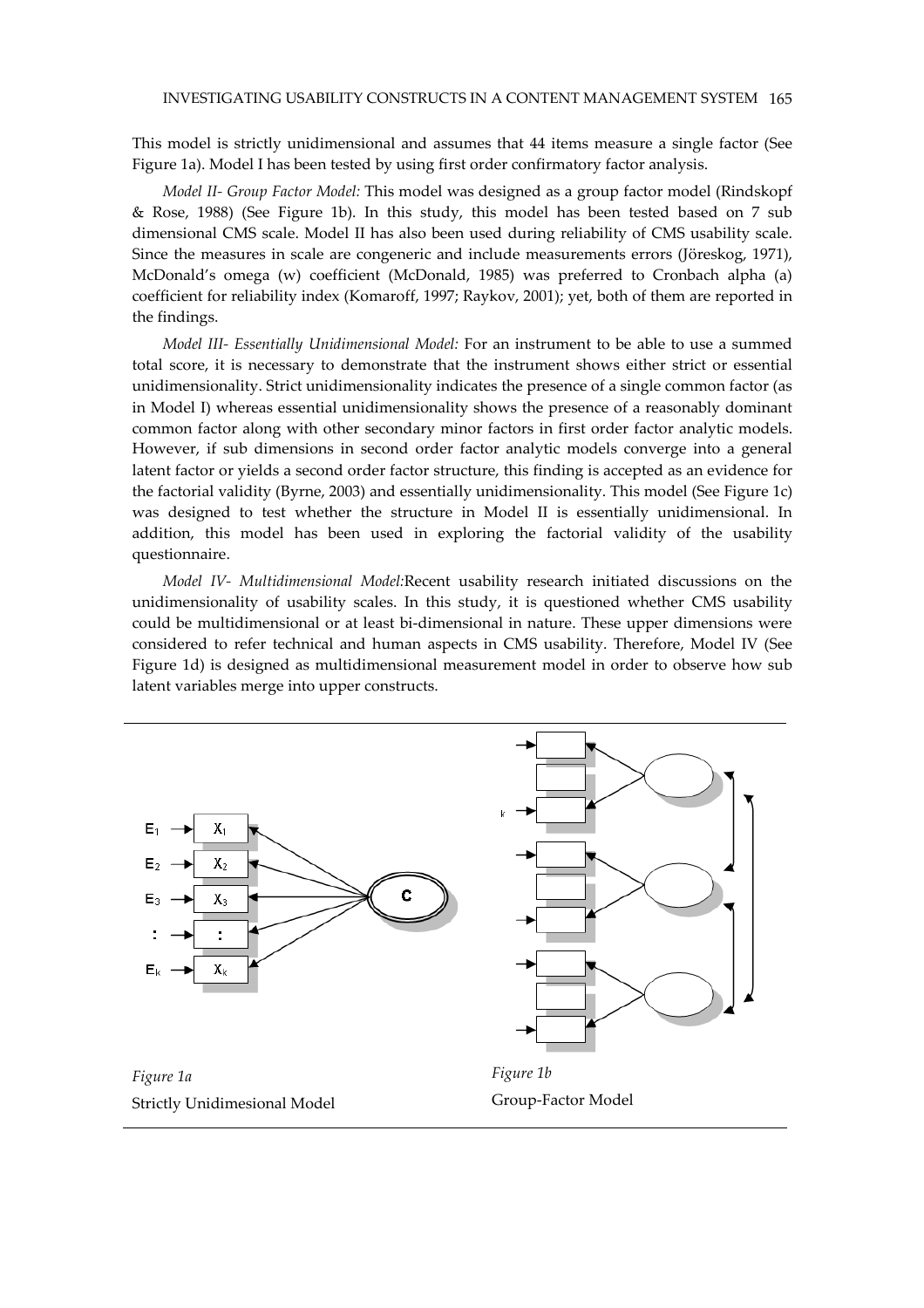

Measurement Models

## Findings

This study aimed at exploring multidimensionality in usability constructs based on undergraduate students' perceptions about usability within a content management system. As an initial step, the statistical validity of models was tested by using model-data fit indices. The following table displays the fit indices for all models.

| Table 4.                     |  |
|------------------------------|--|
| <b>Fit Indices of Models</b> |  |

| Models    | <b>NNFI</b> | CFI  | <b>RMSEA</b> | <b>SRMR</b> |
|-----------|-------------|------|--------------|-------------|
| Model I   | 0.85        | 0.86 | 0.134        | 0,121       |
| Model II  | 0.92        | 0.93 | 0.075        | 0,073       |
| Model III | 0.92        | 0.92 | 0.078        | 0,075       |
| Model IV  | 0.92        | 0.93 | 0.075        | 0,062       |

In this study, fit indices were used to evaluate the model-data fitness. Fit indices can be categorized in three groups: absolute fit indices, relative fit indices and parsomany fit indices (Steiger, 1990;Yuan, 2005; Yurdugul, 2007). Another categorization model includes goodness-offit indexes (i.e., GFI, CFI) and lack-of-fit indices (i.e., RMSEA, RMR) (Yurdugul, 2007). This study adopted absolute fit indices (RMSEA and SRMR) to evaluate the lack-of-fitness; and, relative fit indices (CFI and NNFI) to evaluate the goodness of fitness.

As displayed in Table 4, the unsatisfaction fit indices were calculated for Model I, which was aimed to observe whether the scale is strictly unidimensional or not. This finding indicates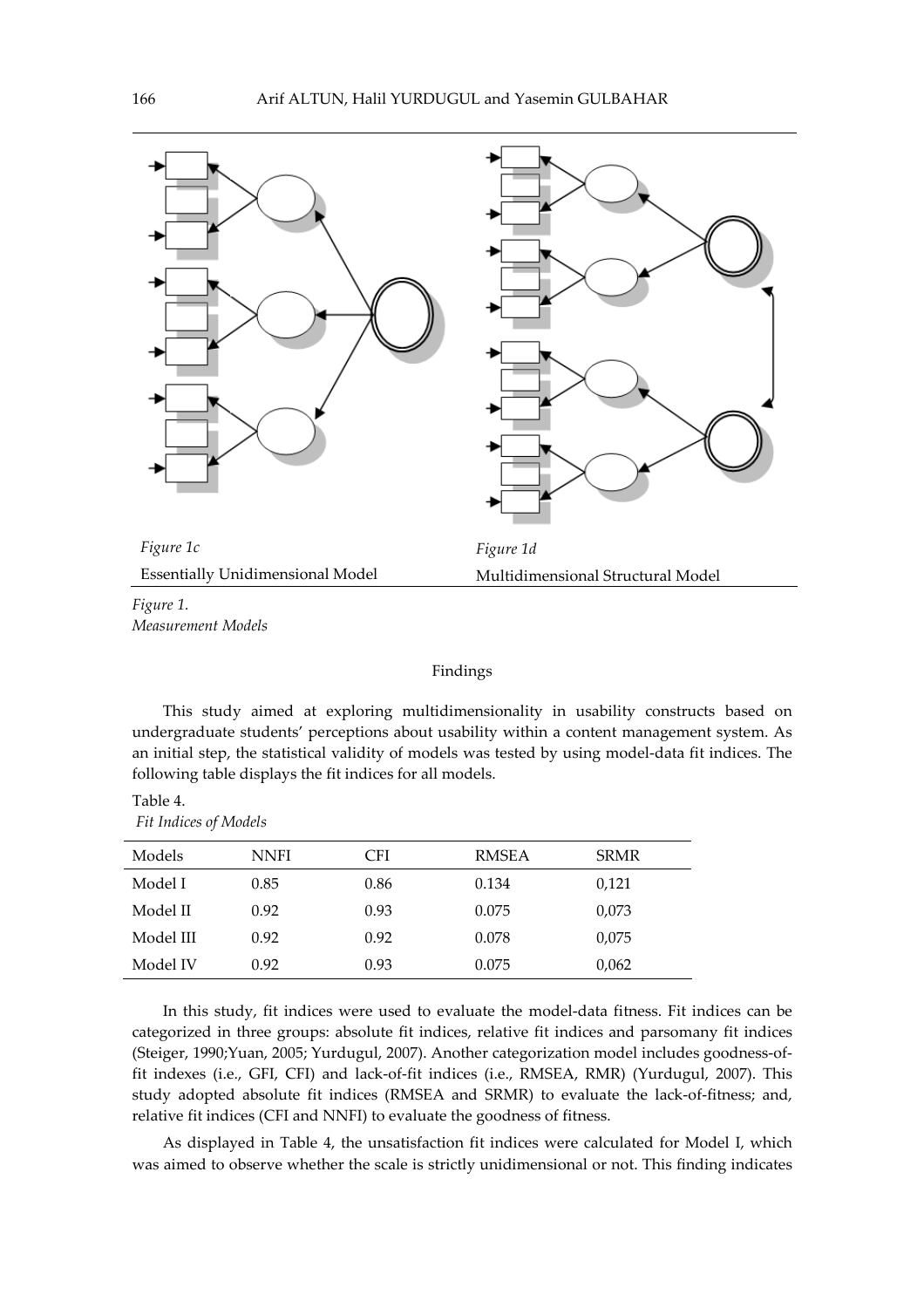that 44 items in CMS usability scale do not refer to a single factor. In Model II, there are 7 sub dimensions, which are associated with 44 items and shows linear combinations of their respective factor and unique variables.

According to goodness-of-fit indices (NNFI=0.92, CFI=0.93) and lack-of-fit indices (RMSEA=0.075, SRMR=0,073), the model represents 7 sub dimensions with 44 items. In order to ensure internal consistency, Cronbach's Alpha was calculated to be 0.87 and McDonald's Omega was 0.97. The model-data indices for Model III indicate that the whole measurement model tends to be unidimensional. However, when the effect of each sub-construct on the general model was examined, Sub3 (interface-task performance) and Sub5 (interface-operation performance) were observed not to be predicting the general construct in the model. (See Figure 2).



Figure 2. Second Order Factor Model of CMS Usability

The second order standardized regression coefficiencies for Sub3 and Sub5 in Model III were not statistically significant ( $p$ > 0.05), which indicated a possibility of their converging into another upper construct. This result is also an evidence for the factorial validity of 7 subdimensional scale was not validated. On the other hand, Sub 3 and Sub 5 show a higher correlation between each other but lower correlations with other sub-constructs (See Table 5), indicate that CMS usability may have two different upper constructs. According to these results, participants are believed to perceive the CMS usability as two separate psychological constructs (namely as human and technical aspects).Based on this finding, Model IV was structured and tested.

#### The Estimation of Bi-dimensional Model of CMS Usability

The item scores were analyzed according to Model IV by using second order confirmatory factor analysis with covariance matrix. The solutions for Model IV are presented in Appendix A. According to these results, since CMS usability questionnaire has congeneric measures, Cronbach alpha values were either equal or lower than McDonald omega values (Komaroff, 1997; Raykov, 2001). The parameters include the unstandardized factor loadings, the terms of error, determination coefficients, reliability coefficients, and structural coefficients.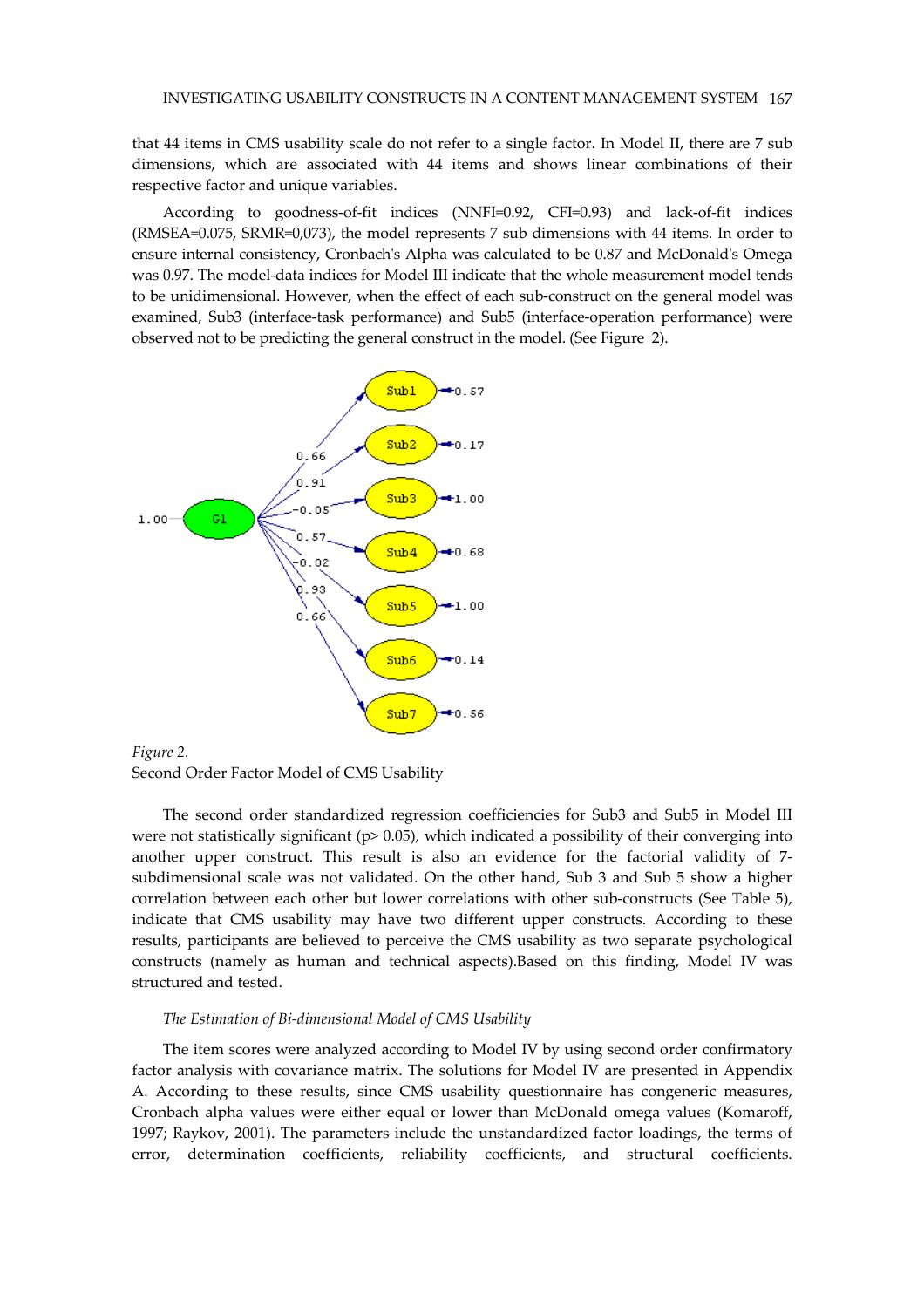Determination coefficients of each measure are also defined as item reliability and these coefficients yielded higher values, which supports the quality of items. The covariance matrix of latent variables in Model IV was given in Table 5.

|                  | Sub1    | Sub <sub>2</sub> | Sub3    | Sub <sub>4</sub> | Sub <sub>5</sub> | Sub <sub>6</sub> | Sub7    |
|------------------|---------|------------------|---------|------------------|------------------|------------------|---------|
| Sub1             | 1.00    |                  |         |                  |                  |                  |         |
| Sub <sub>2</sub> | 0.59    | 1.00             |         |                  |                  |                  |         |
| Sub <sub>3</sub> | 0.01    | $-0.01$          | 1.00    |                  |                  |                  |         |
| Sub <sub>4</sub> | 0.37    | 0.52             | $-0.01$ | 1.00             |                  |                  |         |
| Sub <sub>5</sub> | 0.01    | $-0.01$          | 0.64    | $-0.01$          | 1.00             |                  |         |
| Sub6             | 0.61    | 0.84             | $-0.01$ | 0.53             | $-0.01$          | 1.00             |         |
| Sub7             | 0.43    | 0.60             | $-0.01$ | 0.38             | $-0.01$          | 0.62             | 1.00    |
| Upper1           | 0.66    | 0.91             | $-0.02$ | 0.57             | $-0.01$          | 0.93             | 0.66    |
| Upper2           | $-0.01$ | $-0.02$          | 0.86    | $-0.01$          | 0.74             | $-0.02$          | $-0.01$ |

Covariance Matrix of Latent Variables in Model IV

Upper1 denotes the higher construct named as "human aspects" and Upper2 denotes the other higher construct referring to "technical aspects". This model indicates that users' behavior in a CMS environment shows difference in their perceptions toward the architectural design and the content presentation. Therefore, these upper constructs were named as "Architectural Design" (AD) and "Content Presentation" (CP) respectively. AD includes 2 sub-constructs, named "Sub3: interface-task performance" and "Sub 5: interface-operation performance". CP includes 5 sub-constructs, labeled as Sub 1: visual efficiency and consistency, Sub 2: error handling and functional efficiency, Sub 4: familiarity of interface, Sub 6: efficient and flexible access to content, and Sub 7: efficiency of navigation. The level of sub-constructs' effects on upper constructs are displayed in Figure 3.





Table 5.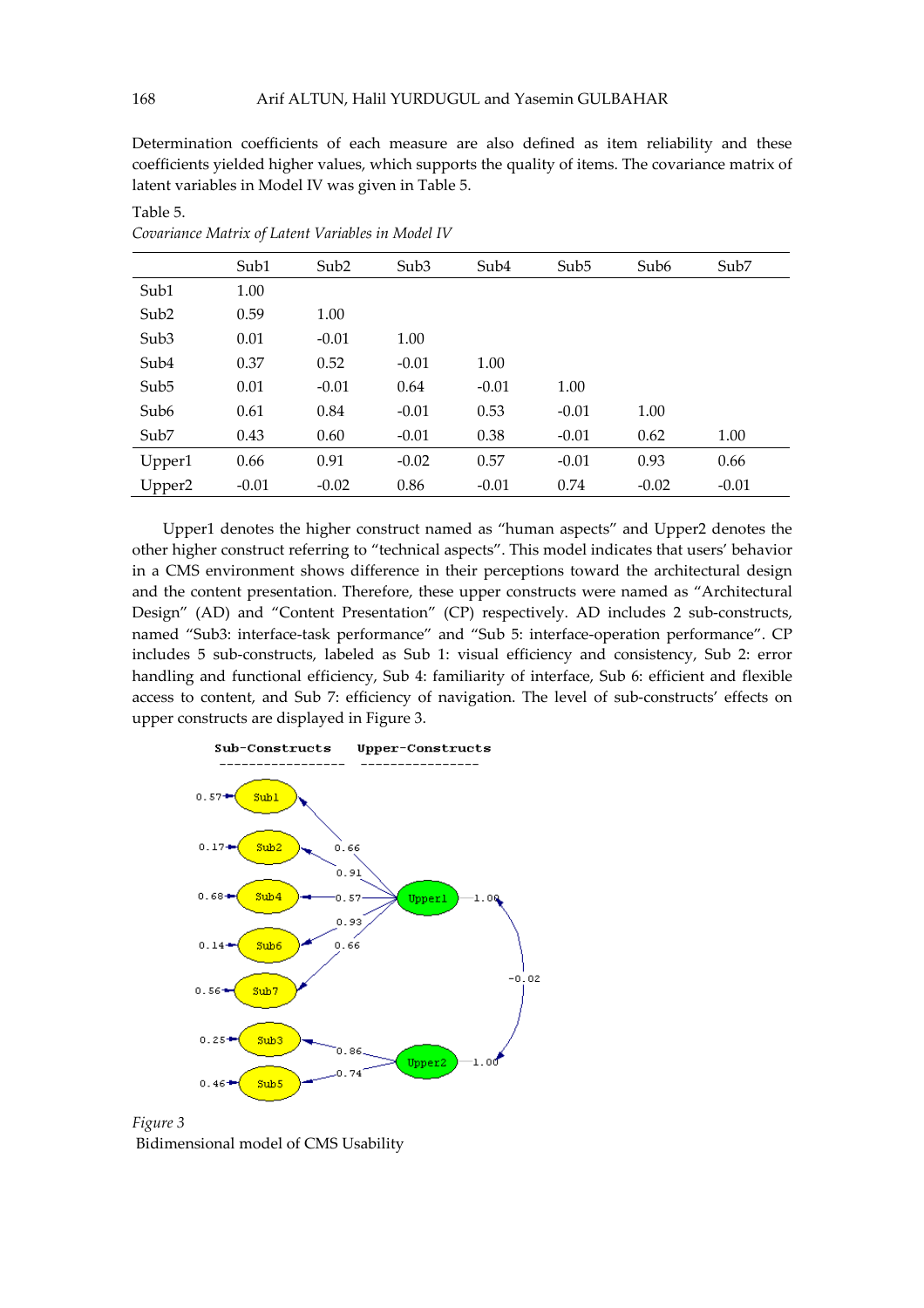## INVESTIGATING USABILITY CONSTRUCTS IN A CONTENT MANAGEMENT SYSTEM 169

As shown in figure 3, "Sub6: Efficient and flexible access to content" loads the highest value to Content Presentation (structural coefficient= 0.93), followed by "Sub2: Error handling and functional efficiency" with a structural coefficient of 0.91. It should be noted that users tended to interpret error handling messages as part of content presentation rather than an architectural design error. The highest value to Architectural Design is loaded by "Sub3: Interface-operation performance" with a structural coefficient of 0.86. The estimation of parameters obtained from Model IV is given in Appendix A. The sub-constructs and sample items in the finalized form of the scale are presented in Table 6.

Table 6.

Sub Constructs and Sample Statements

## I- VISUAL EFFICIENCY AND CONSISTENCY

- 19. Labeling in interface design is consistent.
- 20. Interface responses are consistent.
- 43. Screen design is in line with visual design principles.
- 14. Interface has an understandable language.

## II- ERROR HANDLING AND FUNCTIONAL EFFICIENCY

- 2. Error messages are easy to understand.
- 10. Error messages are explicit enough to understand.

50. CMS functions with no problem.

III- INTERFACE-TASK PERFORMANCE

- 5. User interface include too complex structure to accomplish a task..
- 6. User interface screens include too many technical elements.

IV- INTERFACE FAMILIARITY

12. This interface resembles to my earlier experiences.

13. This interface behaves similar to what I had been accustomed to.

V- INTERFACE-OPERATION PERFORMANCE

29. It takes a lot of time for the CMS to respond users' prompts..

30. Any small change on a page makes the whole page to be reloaded..

31. In order to complete a task, too many clicks are needed.

## VI- EFFICIENT AND FLEXIBLE ACCESS TO CONTENT

- 4. The interface design for accessing content is not sophisticated.
- 9. All functions in the CMS can be performed without any special training.
- 38. A fast-access button exists to reach a certain file within the CMS.
- 40. Multiple choices exist to perform the same action.

49. CMS loads fast.

56. CMS has a flexible use.

VII- EFFICIENCY OF NAVIGATION

27. Critical navigational buttons are embedded in pull-down menus.

37. Increase in the volume of content within the CMS speeds down the navigation.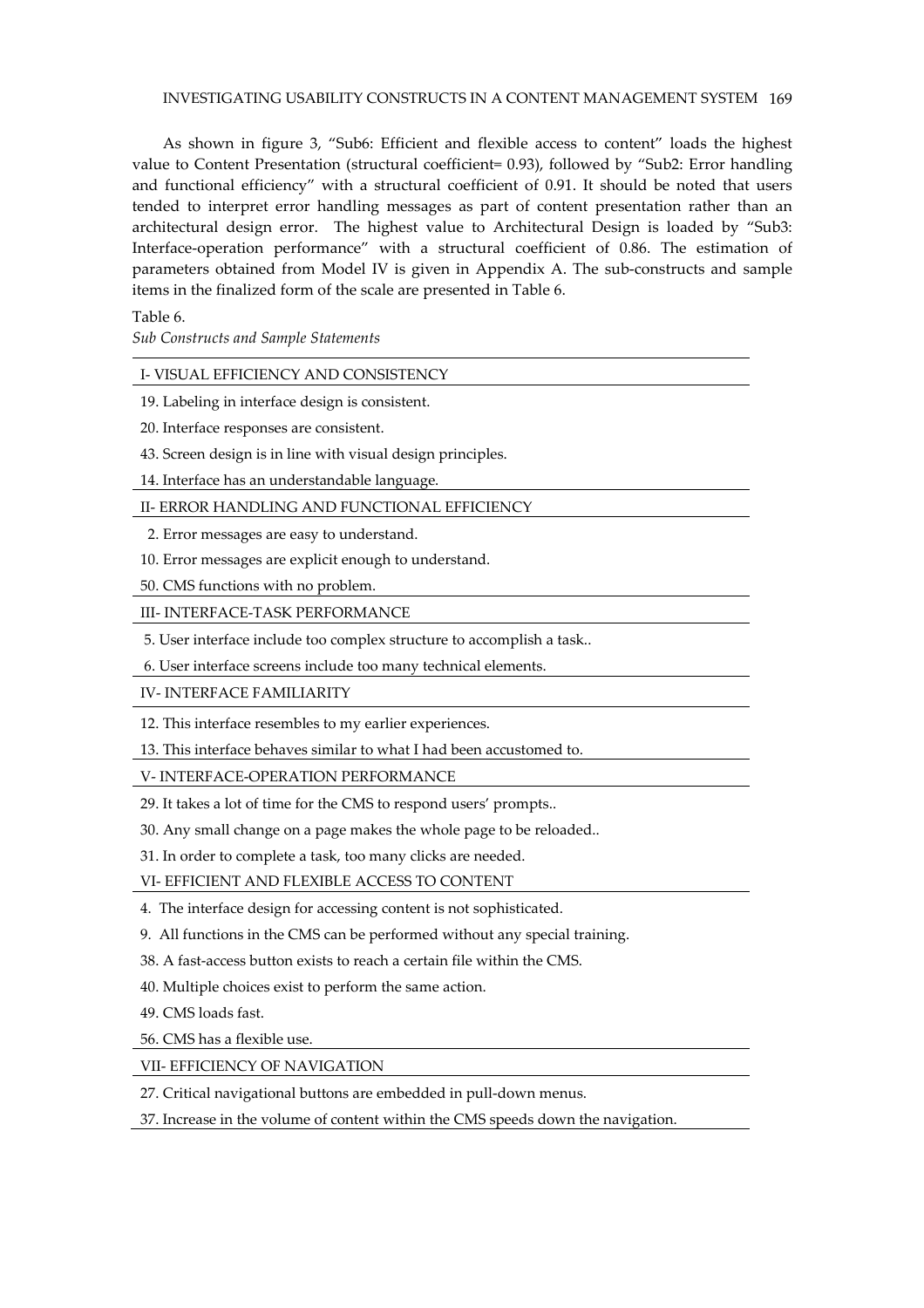#### Conclusion and Discussion

This study was designed to develop and test the usability of a content management system within a university setting with the participation of teacher trainees. As prospective teachers, participants in two different institutions are urged to create their own learning community with their instructors throughout a semester-long course to create, share, and distribute content related to their learning domain. The results indicate that bidimensional model with two upper constructs exist in usability. This finding supports the operating system metaphor in that content presentation and architectural design were perceived as separate constructs by participants.

Content consists of two main parts: the encoded media and metadata. Metadata is expected to provide the means for efficient content retrieval, placement, and control of content in a community of practice. The management of content according to its properties (i.e. its description with metadata and the administration of different copies within the infrastructure) is also becoming part of the content infrastructure and referred to as content management (See, Plagemann, et. al., 2006). In this study, the multidimensionality of usability scale supports the importance of social dynamics in content creation, storage and retrieval process.

Apart from the technical efficiency of software, the findings in this study indicate the importance of studying community behavior and how community members perceive the usability for their learning community. In their study, for example, Calisir and Calisir (2004) report that both perceived usefulness and learnability are determinants of end-user satisfaction. Calisir and Calisir (2004) goes further to add that perceived ease of use and system capability affect perceived usefulness, while user guidance influences both perceived usefulness and learnability. Further research could explore the complexity of users' behaviors as predictors of learning outcomes.

In designing systems, socio-technical issues have been explored from various venues, among which include understanding the components of socio-technical environments (i.e., Heath and Luff 1991; Bentley, Rodden et al. 1992), and using accumulated knowledge to transfer into software design (i.e., Viller and Sommerville 1999; Crabtree 2003). In ENIYSI context, the findings confirm the socio-technical view in that participants consider the content management system as having two distinct components: social and technical dimensions. This multidimentional (or at least bidimensional) nature of usability is essential to better contextualize learners' behavior in a CMS.

There are some issues to be explored in future research. First, current content management systems have limited capabilities for structuring and interpreting documents (Uren, et. al.2006). In the emerging Semantic Web, designing CMSs by ontology-based semantic mark-up can be pursued. Secondly, users' perceptions and functional use of content management systems show differences in different settings. Therefore, more research is needed to explore the behaviors in learning communities as well as their roles within a social network perspective (Pereira, et. al., 2007).

In web site usability research, researchers are cautioned about the threats in applying unidimensional measurements (See, Seethamraju, 2004). CMS usability is a multi- or at least bidimensional construct and measuring it using a single instrument is difficult. Depending upon the purpose and goals in using the CMS the factors that correspond to the usability can differ. As well emphasized by Hvannberg, Law, and Larusdottir (2007), to cope with the problem of generalizability and transferability across contexts, extensive collaboration within the usability community to conduct multi-site experiments and to support exchange of ideas and experiences is deemed essential for the multidimensionality of usability scales as well.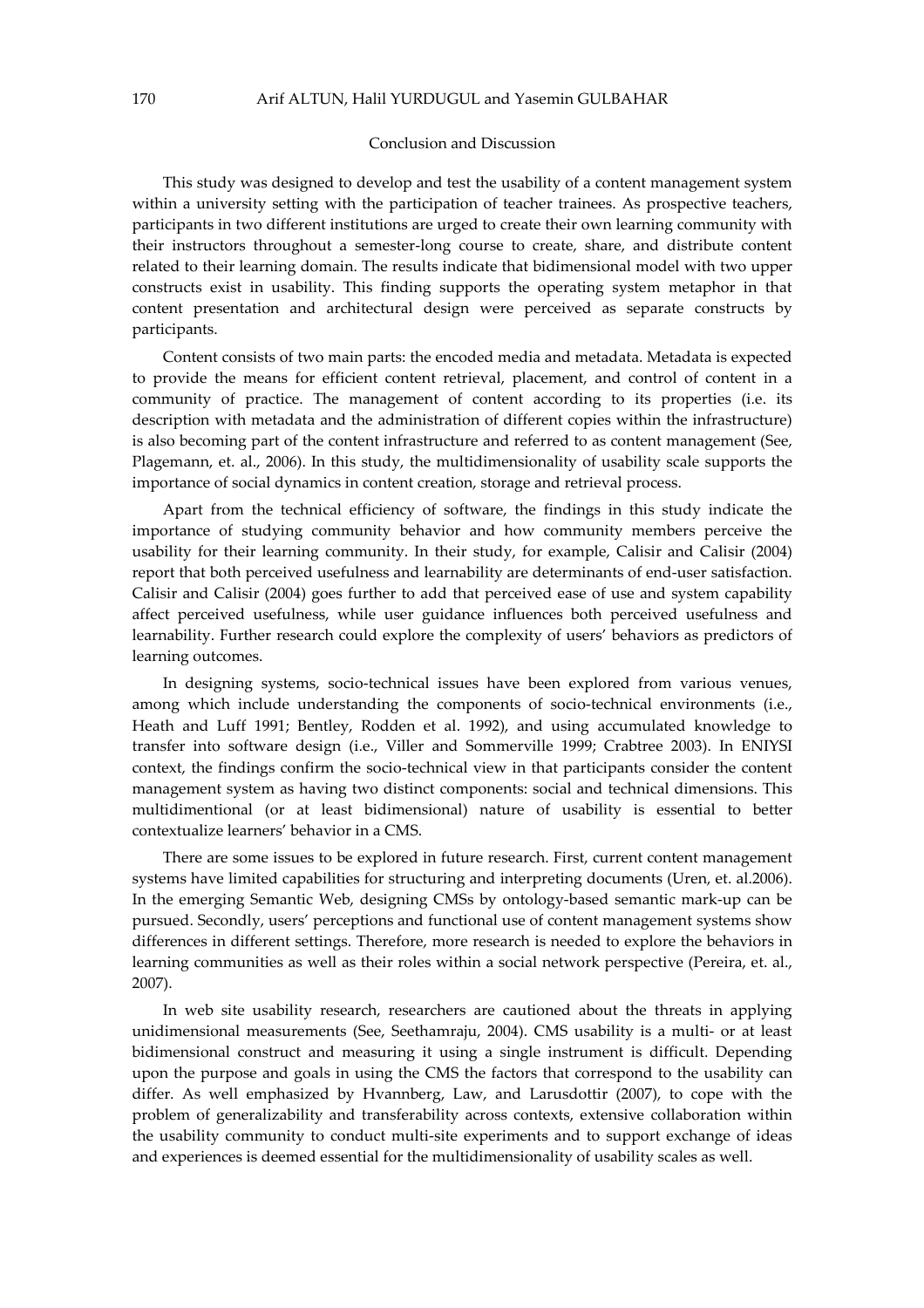|                  | Item           | Mean | St. Dev. | λ    | $\Psi$ | $P^2$ | ξ         | $\alpha$ | ω    |
|------------------|----------------|------|----------|------|--------|-------|-----------|----------|------|
|                  | $\mathbf 1$    | 3,97 | 0,80     | 0,56 | 0,31   | 0,50  |           |          |      |
|                  | $\overline{c}$ | 3,96 | 0,75     | 0,40 | 0,38   | 0,30  |           |          |      |
|                  | 3              | 4,07 | 0,72     | 0,45 | 0,31   | 0,40  |           |          |      |
|                  | $\overline{4}$ | 3,91 | 0,83     | 0,39 | 0,52   | 0,23  |           |          |      |
|                  | 5              | 4,15 | 0,79     | 0,68 | 0,16   | 0,74  | 0,66      |          |      |
| Sub1             | 6              | 4,15 | 0,79     | 0,70 | 0,14   | 0,78  | $(\xi_1)$ | 0,92     | 0,92 |
|                  | 7              | 4,18 | 0,67     | 0,54 | 0,15   | 0,66  |           |          |      |
|                  | 8              | 4,27 | 0,64     | 0,52 | 0,14   | 0,66  |           |          |      |
|                  | 9              | 4,24 | 0,72     | 0,58 | 0,18   | 0,65  |           |          |      |
|                  | 10             | 4,15 | 0,85     | 0,68 | 0,26   | 0,64  |           |          |      |
|                  | $11\,$         | 3,81 | 0,78     | 0,45 | 0,40   | 0,34  |           |          |      |
|                  | 12             | 3,61 | 0,76     | 0,42 | 0,39   | 0,31  |           |          |      |
|                  | 13             | 3,60 | 0,91     | 0,55 | 0,53   | 0,36  |           |          |      |
|                  | 14             | 3,44 | 0,72     | 0,46 | 0,30   | 0,41  |           |          |      |
| Sub <sub>2</sub> | $15\,$         | 3,53 | 0,87     | 0,51 | 0,50   | 0,34  | 0,91      | 0,85     | 0,85 |
|                  | 16             | 3,70 | 0,91     | 0,61 | 0,44   | 0,46  | $(\xi_1)$ |          |      |
|                  | $17\,$         | 3,83 | 0,78     | 0,52 | 0,33   | 0,45  |           |          |      |
|                  | $18\,$         | 3,91 | 0,72     | 0,48 | 0,28   | 0,45  |           |          |      |
|                  | 19             | 3,77 | 0,82     | 0,53 | 0,37   | 0,43  |           |          |      |
|                  | 20             | 3,54 | 1,01     | 0,60 | 0,68   | 0,35  | 0,86      | 0,68     | 0,73 |
| Sub <sub>3</sub> | 21             | 3,36 | 0,89     | 0,67 | 0,34   | 0,57  |           |          |      |
|                  | 22             | 3,69 | 0,97     | 0,70 | 0,44   | 0,53  | $(\xi_2)$ |          |      |
|                  | 23             | 3,25 | 0,95     | 0,45 | 0,69   | 0,23  | 0,57      |          |      |
| Sub <sub>4</sub> | 24             | 3,86 | 0,79     | 0,51 | 0,34   | 0,43  |           | 0,48     | 0,60 |
|                  | 25             | 3,36 | 0,95     | 0,43 | 0,67   | 0,22  | $(\xi_1)$ |          |      |
|                  | 26             | 3,52 | 0,98     | 0,55 | 0,66   | 0,31  |           |          |      |
|                  | 27             | 3,52 | 0,92     | 0,51 | 0,57   | 0,31  | 0,74      |          | 0,68 |
| Sub <sub>5</sub> | 28             | 3,05 | 1,02     | 0,53 | 0,73   | 0,28  | $(\xi_2)$ | 0,65     |      |
|                  | 29             | 3,30 | 1,06     | 0,73 | 0,55   | 0,49  |           |          |      |
|                  | 30             | 3,89 | 0,89     | 0,53 | 0,51   | 0,36  |           |          |      |
|                  | 31             | 3,46 | 0,97     | 0,48 | 0,71   | 0,25  |           |          |      |
|                  | 32             | 3,44 | 0,84     | 0,42 | 0,52   | 0,25  |           |          | 0,86 |
|                  | 33             | 3,81 | 0,86     | 0,40 | 0,53   | 0,23  |           |          |      |
|                  | 34             | 3,56 | 0,91     | 0,54 | 0,52   | 0,36  |           |          |      |
|                  | 35             | 3,65 | 0,82     | 0,56 | 0,34   | 0,48  | 0,93      |          |      |
| Sub6             | 36             | 3,50 | 0,92     | 0,55 | 0,51   | 0,37  | $(\xi_1)$ | 0,84     |      |
|                  | 37             | 3,30 | 0,97     | 0,52 | 0,66   | 0,29  |           |          |      |
|                  | 38             | 3,83 | 0,73     | 0,52 | 0,26   | 0,51  |           |          |      |
|                  | 39             | 3,80 | 0,79     | 0,54 | 0,33   | 0,47  |           |          |      |
|                  | $40\,$         | 3,79 | 0,89     | 0,58 | 0,44   | 0,43  |           |          |      |
|                  | $41\,$         | 3,65 | 0,86     | 0,55 | 0,44   | 0,41  |           |          |      |
| 5007             | 42             | 3,23 | 1,06     | 0,57 | 0,78   | 0,29  |           |          |      |
|                  | 43             | 2,70 | 0,99     | 0,75 | 0,41   | 0,58  | 0,66      | 0,54     | 0,63 |
|                  | $\bf 44$       | 2,97 | 0,94     | 0,38 | 0,53   | 0,21  | $(\xi_1)$ |          |      |

Appendix A- A Hierarchical Factor Analysis Results and Estimation of Parameters for items

λ: Unstandardized factor loadings (path coefficients)

ψ: The measurement error.

ξ: The effects of sub- dimensions on general latent (obtained from second order factor analysis).

ω: McDonald's reliability coefficient

α: Cronbach's reliability coefficient

R2 : Determination of coefficients of item models (it is also item reliability index)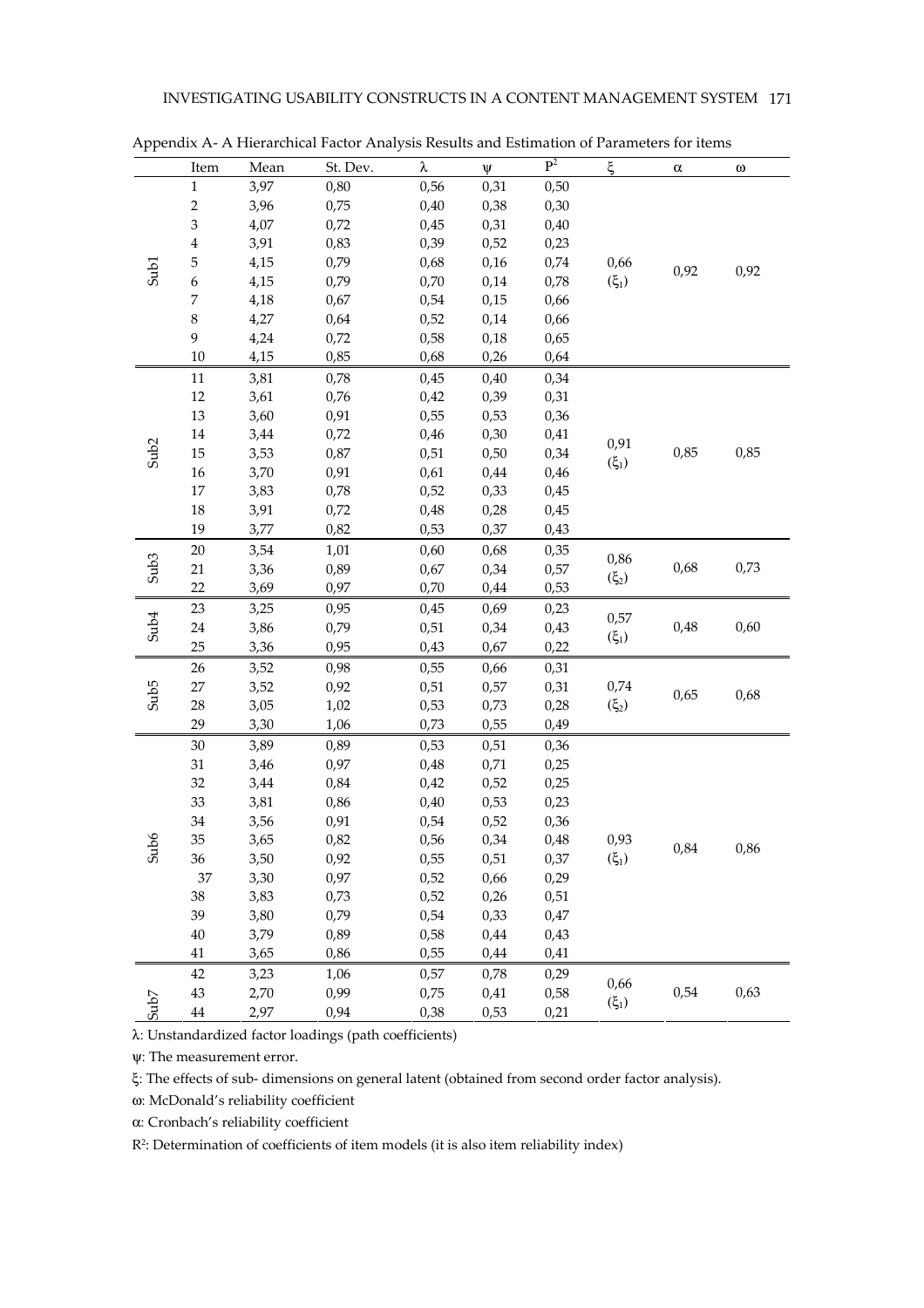#### References

- Ackerman, T. A., Gierl, M. J., & Walker, C. M. (2003). An NCME instructional module on using multidimensional item response theory to evaluate educational and psychological tests. Educational Measurement: Issues and Practice, 22(3), 37-53.
- Bevan, N. (2001). International Standards for HCI and Usability. International Journal of Human Computer Studies, 55(4), 533-552.
- Bentley, R., Rodden, T., Sawyer, P., & Sommerville, I. (1992). An architecture for tailoring cooperative multi-user displays. Proceedings of CSCW 92, (pp. 187-194). New York, NY: ACM.
- Brinck, T., Gergle, D., & Wood, S.D. (2002). Designing Web sites that work: Usability for the Web, Morgan Kaufmann Publishing, San Francisco.
- Byrne, B. M. (1998) Structural Equation Modelling with LISREL, PRELIS, and SIMPLIS: basic concepts, applications, and programming. Mahwah, NJ: L. Erlbaum.
- Calisir, F., & Calisir, F. (2004). The relation of interface usability characteristics, perceived usefulness, and perceived ease of use to end-user satisfaction with enterprise resource planning (ERP) systems, Computers in Human Behavior, 20(4), 505-515.
- Cho, N., & Park, S. (2001). Development of electronic commerce user-consumer satisfaction index (ECUSI) for internet shopping. Industrial Management & Data Systems, 101(8), 400–405
- Crabtree, A. (2003). Designing Collaborative Systems: A Practical Guide to Ethnography. Springer-Verlag, London.
- Fang, X., & Holsapple, C. W. (2007). An empirical study of web site navigation structures' impacts on web site usability, Decision Support Systems, 43(2), 476-491.
- Gulliksen, J., Boivie, I., & Goransson, B. (2006). Usability professionals--current practices and future development, Interacting with Computers, 18(4), 568-600.
- Hattie, J. R. (1985), Methodological review: Assessing unidimensionality of tests and items, Applied Psychological Measurement, 9, 139-164.
- Heath, C. & Luff, P. (1991). Collaborative Activity and Technological Design: Task coordination in the London Underground control room. Proceedings of ECSCW'91, (pp. 65-80). Kluwer, Amsterdam.
- Hvannberg, E. T., Law, E. L., & Larusdottir, M. K. (2007). Heuristic evaluation: Comparing ways of finding and reporting usability problems, Interacting with Computers, 19, 2, 225-240.
- IST@MIT. (2006). Usability Guidelines. Retrieved from http://web.mit.edu/is/usability/ usabilityguidelines.html on September 12, 2006.
- Jöreskog, K. G. (1971). Statistical analysis of sets of congeneric tests. Psychometrika, 36, 109–133.
- Junker, B. W. (1993). Conditional association, essentially independence and monotone unidimensional item response models. The Annals of Statistics, 21(3), 1359-1378.
- Komaroff, E. (1997). Effect of simultaneous violations of essential tau-equivalence and correlated errors on coefficient alpha. Applied Psychological Measurement, 21, 337–348.
- Kowalski, M. (2002). Evaluating CMS usability: a checklist. Retrieved from http://www.kitsite.com/articles/cms-usability-checklist.html on September 23, 2006.
- Law, K. S., & Wong, C. (1999). Multidimensional constructs in structural equation analysis: An illustration using the job perception and job satisfaction constructs. Journal of Management. 25(2), 143-160.
- McDonald, R. P. (1985). Factor analysis and related methods. Hillsdale, NJ: Erlbaum.
- Nielsen, J. (1994). Usability Inspection Methods, Conference Companion Tutorials, CHI pp. 413-414.
- Pereira, C.S., & Soares, A. L. (2007). Improving the quality of collaboration requirements for information management through social networks analysis, International Journal of Information Management, 27(2), 86-103.